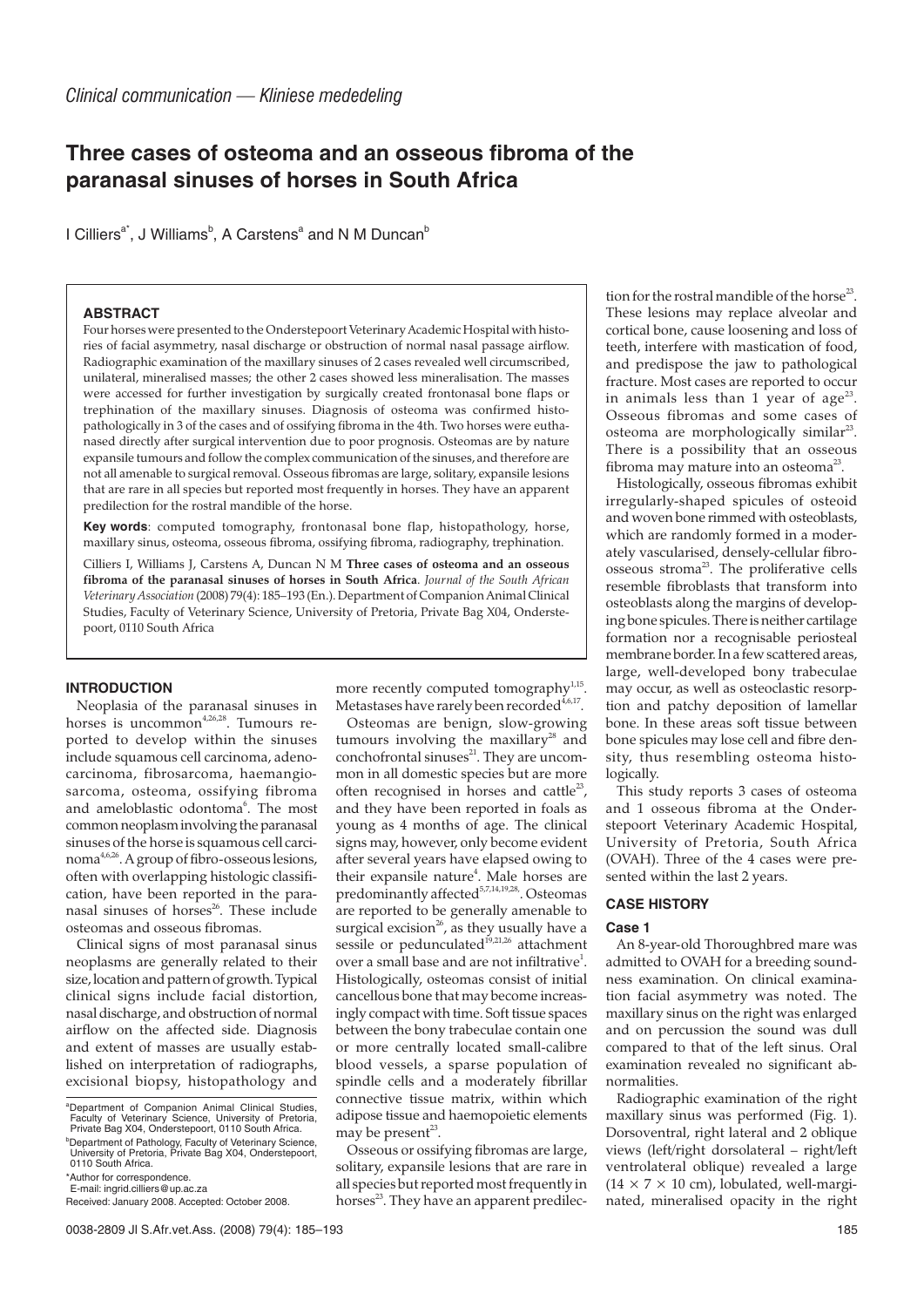



Fig. 1: **Case 1: dorsoventral** (left) **and right latero-left lateral** (right) **radiographs showing the presence of the well-marginated, lobulated, homogenous mineral opacity within the right maxillary sinus, extending from the rostral aspect of premolar 4 to the caudal aspect of maxillary molar 3, focally occluding the right common nasal meatus and moderately displacing the nasal septum to the left.**

maxillary sinus extending into the right ventral conchal sinus and obliterating the right common nasal meatus. The nasal septum was deviated to the left. The right maxillary premolars (PM) were displaced laterally.

The mare was deprived of food but had free access to water for 12 hours before induction of general anaesthesia. Routine pre-operative antibiotics and tetanus toxoid were administered. The mare was sedated with detomidine (Domosedan, Novartis, Isando) (30 mg/kg i.v.) and anaesthesia was induced with glyceryl guaiacol ether (GGE powder, Kyron, Benrose) (50 g i.v.) and ketamine (Anaket, Centaur, Isando) (2.2 mg/kg i.v.). Following induction, anaesthesia was maintained with halothane gas.

The mare was placed in left lateral recumbency and access to the right paranasal sinus was gained by creating a frontonasal flap<sup>9</sup>. The multi-lobulated mass filled the maxillary sinus and had the consistency and appearance of solid, smooth bone. It was firmly attached and immovable. The bony septum between the rostral and caudal maxillary sinuses had been obliterated by the mass, which also appeared to be attached to the infraorbital canal. An attempt was made to fragment the lobulated mass with the help of an osteotome and mallet to facilitate removal. Owing to the extensive size and firm attachment to the sinus walls the mass was impossible to excise completely; approximately one third was removed.

Samples of the mass were sent in 10 % formalin for histopathological examination. An opening into the nasal passage was created by partial removal of the medial wall of the ventral conchal sinus<sup>28</sup>. A stockinette pre-loaded with bandages soaked in 0.1  $\frac{7}{2}$  acriflavine glycerine was packed directly in the sinus to provide haemostasis. The stockinette entered the nasal passage through the opening created in the ventral conchal sinus wall and exited through the right nostril and was sutured to the nostril. The bone flap was reduced and fastened with two  $0.\overline{6}$  mm stainless steel wires placed at the lateral corners of the flap. The wound was closed in a routine fashion. The mare recovered uneventfully.

Routine postoperative therapy was administered and the nasal stent gradually removed.

Postoperative radiographs confirmed that a portion of the mass had been removed and that the nasal septum was less deviated than before surgery.

Histopathology of the mass stained with haematoxylin and eosin (H&E) after decalcification in formic acid revealed an osteoma with well-demarcated, peripherally-laminated, poorly cellular, wellvascularised, dense/compact proliferation of intensely eosinophilic, amorphous, fibrillar ground matrix, characteristic of woven and compact bone. Scant collagenous periosteal connective tissue separated the bony mass from a superficial single cell layer of ciliated respiratory

epithelium. Closer examination revealed random perivascular osteoblastic/osteocytic proliferation and lacuna formation, with centripetal mineralised woven bone matrix deposition around blood vessels of varying sizes. Some areas appeared more cellular than others, with the former also exhibiting more immature characteristics at cellular (i.e. blastic) and ground matrix (immature collagen deposition and mineralisation) level. Progressive laminated osseous expansion with central blood vessels showed resemblance to Haversion systems in long bones. The mitotic index was very low (<1 per high power field). No osteoclasts were found (Fig. 2).

#### **Case 2**

A 9-year-old Warmblood gelding with obvious facial asymmetry ventral to the right orbit was referred to OVAH. Radiographs of the paranasal sinuses revealed a multilobulated mineralised mass (8 × 5 cm) in the right rostral maxillary sinus. It was closely associated with the right infraorbital canal, which was displaced dorsally. A fluid line was present in the rostral maxillary sinus. The owners opted to treat conservatively and follow-up radiographs were made 3 months later. The mass had increased to a size of  $10 \times$ 8 cm, with reduction in overall opacity and more radiolucent areas within the mass (Fig. 3a). On the dorsoventral view (Fig. 3b), the mass extended to the lateral wall of the maxillary sinus.

Routine pre-operative planning and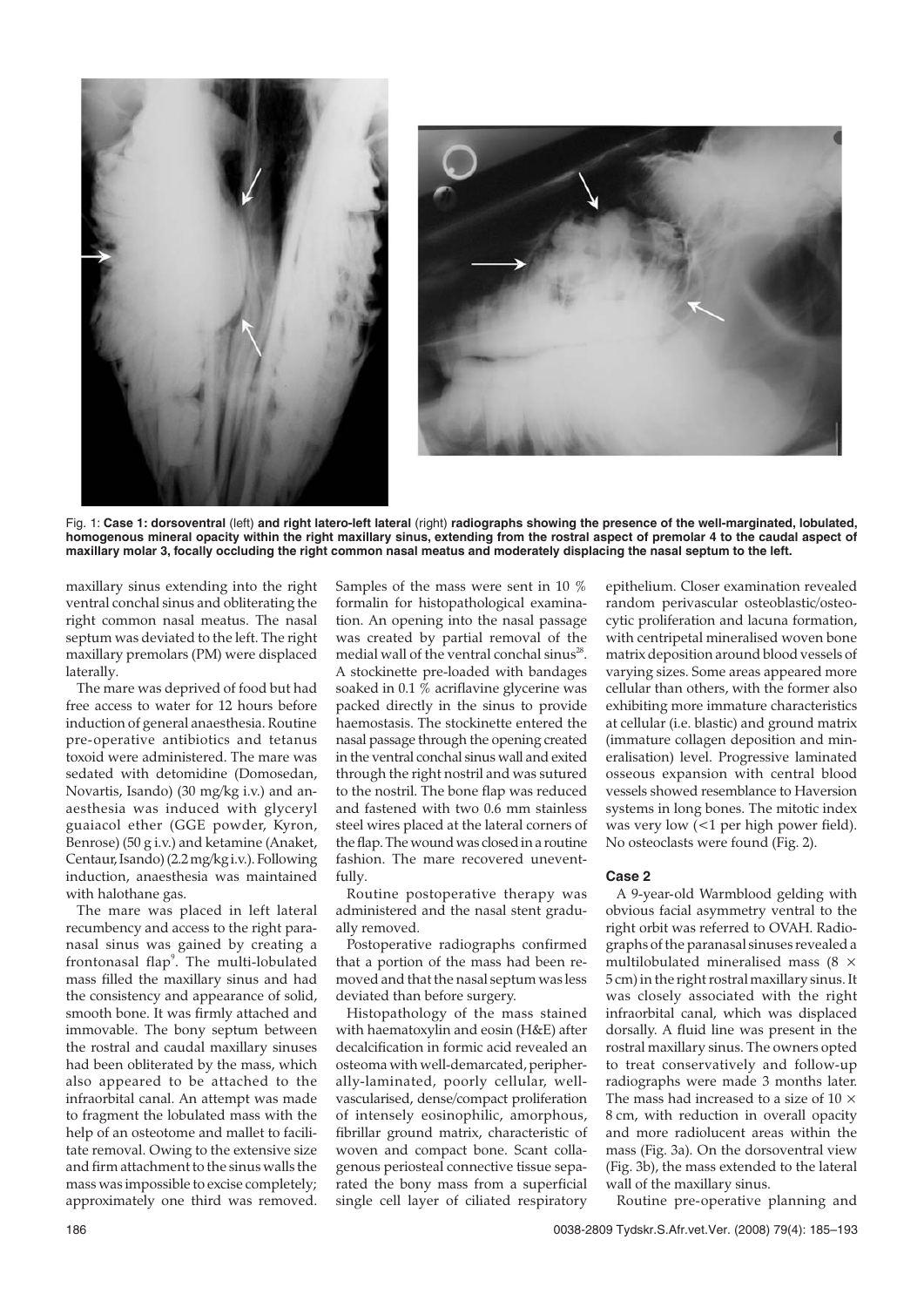protocols similar to those described in case 1 were followed before induction and the horse was induced and anaesthetised as previously described and placed in left lateral recumbency. A frontonasal bone flap was created and the entire brittle mass was removed piecemeal. The right infraorbital canal was damaged during surgery owing its close association with the mass. Recovery from anaesthesia was uneventful. The infraorbital nerve temporarily showed sensory deficits in the region of the muzzle and nose on the right. These deficits resolved 3 months post-surgery.

The mass was sectioned after decalcification. All sections stained with haematoxylin and eosin comprised mature, dense, lamellar bone with scattered multifocal irregularly-shaped spaces containing soft connective tissue that was principally adipose tissue. Some of the bony edges were lined by an indistinct single-cell layer of spindle cells, presumably osteoblasts. Two of the sections appeared to have on 1 edge a dense, narrow layer of fibrous connective tissue resembling periosteum. No osteoclasts were identified (Fig. 4).

Six weeks post-surgery follow-up radiographs revealed no mass in the right maxillary sinus, which was gas-filled, with increased soft tissue opacity in the rostro-ventral region. The bony septum of the maxillary sinus was visible caudally with an associated soft tissue thickening, but there was loss of definition of the extreme lateral part of the septum.

Unfortunately cases 1 and 2 were euthanased before further follow-up radio-



Fig. 2: **Case 1: osteoma comprising poorly-cellular compact woven bone** (arrowheads) **deposited around blood vessels of various sizes** (arrows). H&E stained, magnification ×40.

graphs could be taken. In the 1st case the horse was euthanased almost 14 months post-surgery as a result of respiratory stridor and distress most likely originating from the paranasal sinuses. The 2nd case was euthanased almost 10 years later due to old age. The owner reported that this horse at no stage suffered from respiratory stridor or distress in the years following the surgery.

### **Case 3**

A 14-year-old Historical Boerperd mare with suspected unilateral squamous cell carcinoma of the right 3rd eyelid and possible metastasis to the caudal maxillary sinus region was referred to OVAH for further diagnostics and therapy. Upon presentation the caudal border of the maxillary sinus in the region of the lateral

canthus of the eye was thickened and displaced laterally. Percussion of the maxillary sinus was dull. The pink mass on the 3rd eyelid protruded above the level of the 3rd eyelid and the mare showed epiphora. The 3rd eyelid could not be everted. On palpation the mandibular lymphnodes were moderately enlarged.

Ophthalmic examination revealed what was thought to be a typical squamous cell carcinoma of the 3rd eyelid. No further diagnostic procedures on the eye were performed before surgery.

Radiographs of the paranasal sinuses including oblique views of the orbits revealed an oval soft tissue opacity  $(7 \times 9 \text{ cm})$ in the ventro-medial region of the right maxillary sinus. The caudal margin of the mass was not well defined. Soft tissue



Fig. 3: a: **Case 2: right dorsolateral–left ventrolateral radiograph showing a non-homogenous, mineralised mass** (10 × 8 cm) **within the rostral maxillary sinus dorsal to premolar 4 and molar 1 and extending to the cortex of the overlying bone dorsally and laterally.** b: **Case 2: dorsoventral radiographic view showing bony mass extending lateral to right maxillary molar 1.**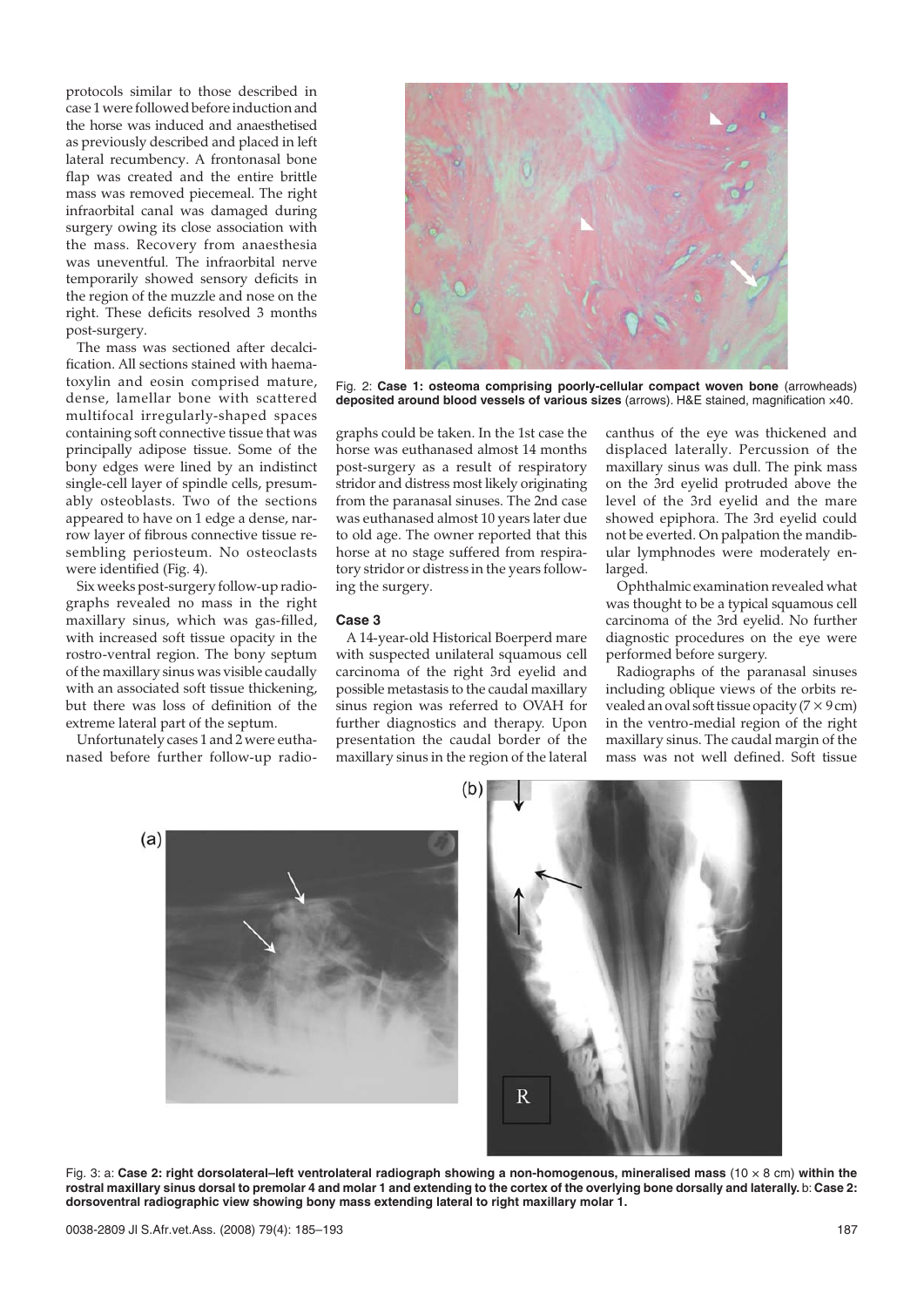

Fig. 4: **Case 2: compact bone osteoma** (H&E) **comprising dense lamellar bone** (arrowhead) **with irregularly-shaped spaces containing soft connective tissue** (arrows) **and occasionally lined by a single cell layer of osteoblasts.**

swelling in the right orbital region extending along the rostral aspect of the maxilla was visualised.

Endoscopy revealed no abnormalities of the nasal passages, pharynx, guttural pouches or laryngeal region.

Standing trephination of the right caudal maxillary sinus was performed under sedation (butorphanol and detomidine). A bony mass was visualised in the caudal aspect of the sinus. No purulent material was visible. The bony mass was soft and brittle in consistency and a biopsy was easily performed with rongeurs. The mare was administered phenylbutazone (2.2 mg/kg q12h initially i.v. followed by PO) following the procedure.

Histopathology of the bony mass biopsy using H&E staining revealed irregularlyshaped cancellous bone spicules interspersed among normal adipose tissue. Mulitfocal haemorrhages were seen within the adipose tissue. Other biopsied

tissue revealed mature fibrous connective tissue containing intermittent blood vessels. Occasional scattered lymphocytes, plasma cells and neutrophils were seen. No overt signs of inflammation or neoplasia were present. Small chips of bone from the edge of the excised bony mass revealed no abnormalities.

The mare was scheduled for surgical removal of the mass. Routine pre-operative planning and protocols were followed before induction. The horse was induced and anaesthetised in a routine manner and placed in left lateral recumbency.

The mass involving the 3rd eyelid was more widespread than anticipated and involved the bony rim of the medial canthus of the eye, surrounding conjunctiva, medial sclera and *Muscularis rectus medialis* of the right eye. An enucleation was performed. Significant local infiltration of the soft tissue mass, as evidenced by granular abnormal tissue, was found all

along the medial aspect of the *Muscularis retractor bulbi* ending close to the bone. This finding resulted in election for euthanasia.

The retrobulbar soft tissue expansile and infiltrative mass was a multinodular basal cell carcinoma exhibiting multifocal areas of necrosis, a predominantly papillary pattern and up to 6 mitotic figures per 40× field. Post-mortally, similar tissue nodules were found extending down into the maxillary sinus *via* the *fossa sacci lacrimalis* and irregularly covering the bony mass submucosally in the sinuses. The bony mass bridged the ventral frontal and cranial and caudal compartments of the right maxillary sinus, interfering with the infraorbital canal, and with its base extending along the bony roof of the hard palate (Figs 5a and 5b).

Histological examination of various areas after decalcification in formic acid confirmed the suspected diagnosis of osteoma. The mass consisted essentially of cancellous bone and was lined peripherally by layered fibrous periosteal connective tissue. The adipose tissue filling the spaces between the irregularly-shaped internal mineralised bone spicules was well-supplied with blood vessels with occasional small perivascular aggregations of lymphocytes and plasma cells, and there was no haematopoietic tissue. The bone spicules consisted of mature lamellar bone intermittently lined by a single layer of osteoblasts that appeared more prominent and plump around the peripheral subperiosteal spicules, which were often aligned more perpendicularly with the periosteum. No osteoclasts were found in the sections examined (Fig. 6a,b,c).

## **Case 4**

A 15-month-old Arabian colt was referred with a persistent chronic purulent right



Fig. 5: a: **Case 3: osteoma** (white arrows) **below infraorbital canal with hard palate in left ventral quadrant** (black arrow). b: **Case 3: osteoma sawn open to reveal well-demarcated cancellous bone with central cavity tissue removed** (the prior biopsy site) (white arrows)**. Basal cell carcinoma soft tissue nodules around periphery** (black arrows)**.**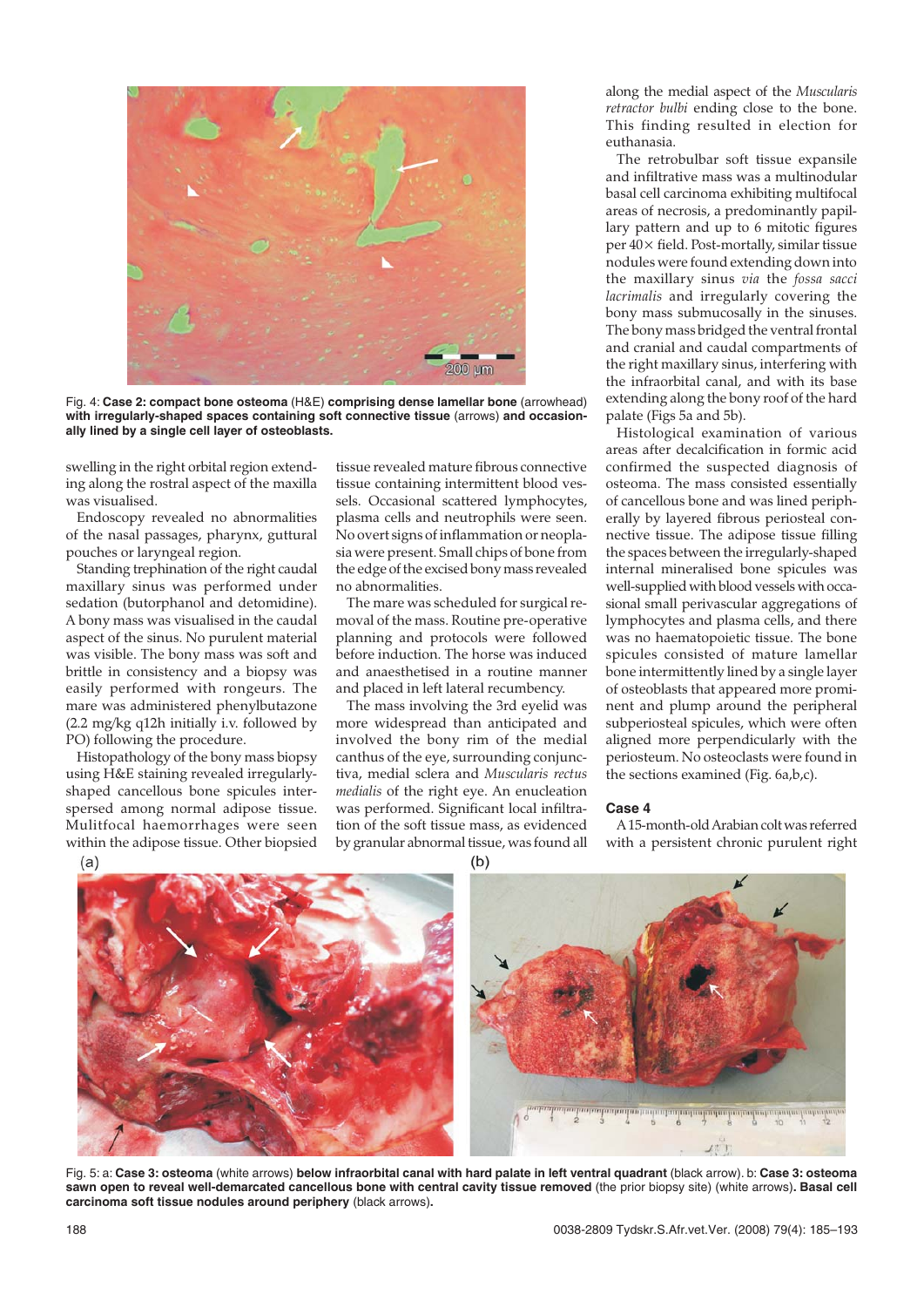nasal discharge of approximately 4 months' duration. Owing to the development of severe, acute respiratory distress an emergency tracheotomy was performed.

Upon presentation the foal appeared bright, alert and responsive, with a unilateral purulent nasal discharge from the right. A mild mucoid left nasal discharge was also noted. The submandibular and retropharyngeal lymphnodes were enlarged.

Radiographic examination of the paranasal sinuses using routine views including views of the pharyngeal region revealed a  $14 \times 15 \times 8$  cm soft tissue opacity within the right nasal passage area extending from the right ethmoid area and causing marked left displacement of the nasal septum and obliteration of the right common nasal meatus (Figs 7a and 7b). The mass had a slightly bilobed appearance on the right lateral view, extending into the concho-sinus area. There was moderate soft tissue opacity of the right caudal and rostral maxillary sinus. On the lateral view an irregularly marginated soft tissue swelling up to 5 mm thick extended for 17 cm along the frontal and nasal bones. Both the thickened bone and the soft tissue swelling extended to the left and right dorsolateral aspects of the skull. The dorsal roof of the pharynx was thickened up to 12 mm. The caudal aspect of the Eustachian tube diverticulum (guttural pouch) was indented caudoventrally by at least 2 soft tissue bulges, which were thought to represent lymphadenopathy, either reactive or metastatic. The soft palate was displaced dorsally to the epiglottis.

Endoscopy was performed under sedation (xylazine, 0.5 mg/kg i.v.). A pale pink, smooth mass obstructing the left ventral meatus prevented the endoscope from being passed further. Endoscopy of the right ventral meatus identified a similar but larger mass completely occluding the right nasal passage. Endoscopy *via* the tracheotomy site revealed the same mass protruding into the pharynx. An aspirate *via* the endoscope yielded a sample of straw coloured, turbid fluid from the mass in the left nasal passage. The mass was subsequently drained enabling visualisation of the pharynx and left guttural pouch. Examination of the pharynx revealed a small cyst-like structure protruding from the left side below the epiglottis. Endoscopy of the guttural pouches did not reveal any abnormalities. An attempt to aspirate a fluid sample from the mass in the right nasal passage led to profuse haemorrhage that curtailed further diagnostic attempts.

Cytology of the right caudal pharyngeal



Fig. 6: a: **Case 3: osteoma histopathology** (H&E) **showing central cancellous bone spicules** (white arrow) **within adipose and vascularised connective tissue** (black arrow). b: **Case 3: osteoma** (right in histological H&E image / curved arrow) **with basal cell carcinoma nodule** (double-ended arrow) **causing pressure on the outer periosteal lining** (arrow). c: **Case 3: periphery of osteoma showing more perpendicularly-arranged bone spicules** (black arrows) **below the periosteum to the right of image** (white arrow).

aspirate revealed a modified transudate with a specific gravity (SG) of 1.045 and nucleated cell count of  $0.4 \times 10^9$ , with most of the cells caught up in a small fibrin clot. Some neutrophils, macrophages, a few nasal epithelial cells and some goblet cells were seen. Two groups of anaplastic epithelial-type cells were noticed showing

basophilic cytoplasm and coarse nuclear chromatin, with prominent and multiple nucleoli.

A decision to surgically remove the mass was made owing to respiratory distress. Routine pre-operative planning and protocols were followed before trephination of the right maxillary sinus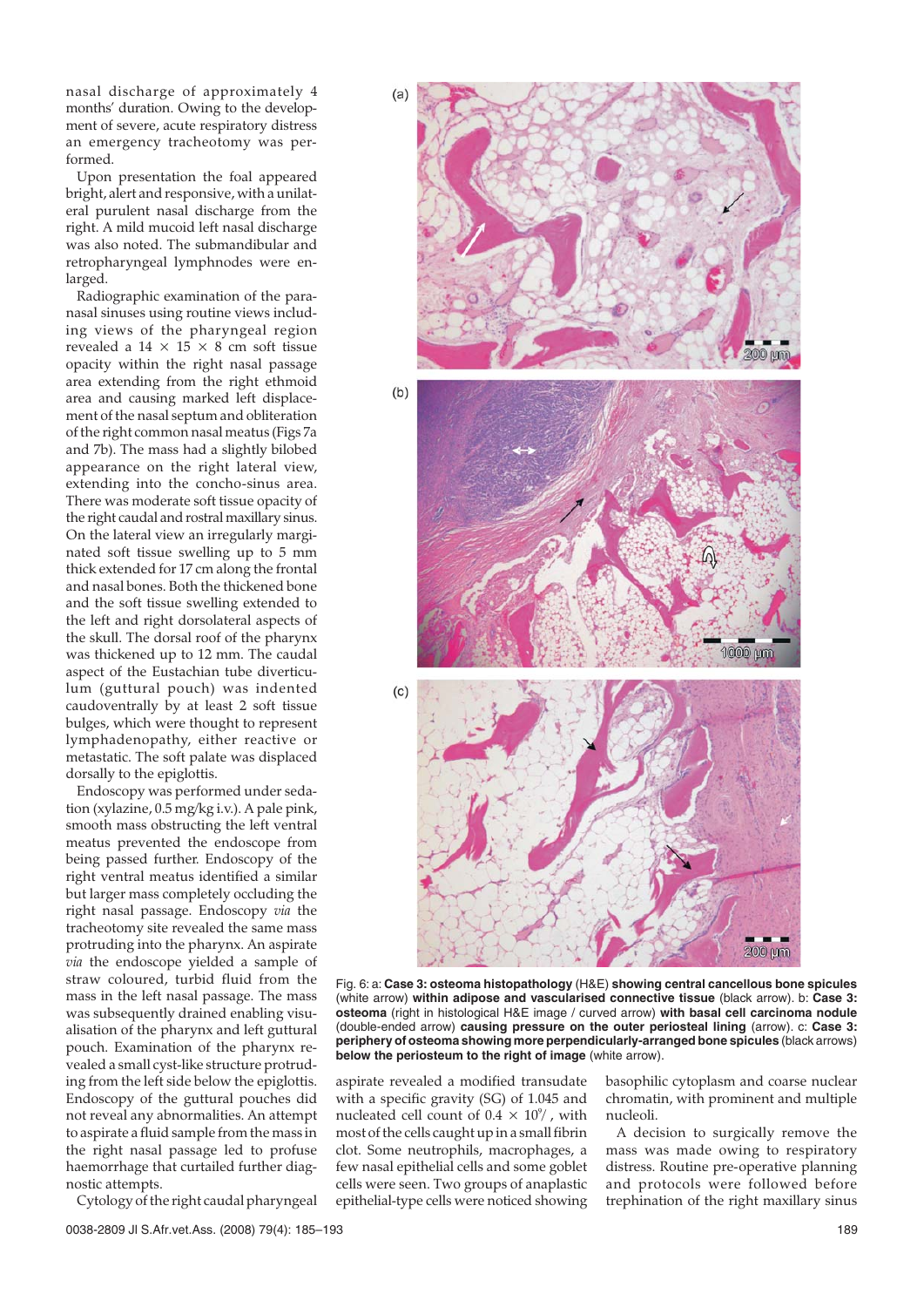



Fig. 7: a: **Case 4: dorsoventral radiographic view showing soft tissue mass extending from right maxillary sinus into right ventral conchal sinus obliterating the right common nasal meatus and displacing the nasal septum to the left. Right is to the left of the image.** b: **Case 4: left to right lateral radiograph showing the bilobed soft tissue mass occupying the maxillary sinus and extending into the conchofrontal sinus. There is soft tissue swelling dorsal to the frontal and nasal bones and caudal indentation of the Eustachian tube diverticulum by soft tissue masses** (cross).

followed by enlargement of the trephination site under general anaesthesia.

The right caudal maxillary sinus was trephined in the standing, sedated colt. A large soft tissue mass was palpable within the maxillary sinus. Biopsy of the mass revealed yellowish-brown, hard, cartilage-like tissue. General anaesthesia was then performed to facilitate its removal. The horse was induced and anaesthetised as described previously and placed in left lateral recumbency. The trephination site was enlarged and 85 % of the mass within the maxillary sinus was removed. The bony septum between the caudal and rostral maxillary sinuses had been obliterated by the mass. Samples of the mass were preserved in 10 % formalin for histopathology and also submitted on ice along with a swab of purulent discharge from within the maxillary sinus for bacterial culture and antibiogram. After partial mass removal moderate haemorrhage occurred and 6 of fresh blood were transfused into the patient. When it was realised that the entire mass could not be removed, surgery was aborted and a pre-loaded stockinette was placed in the sinus as a packing to provide haemostasis as described in the 1st case.

After the patient had recovered uneventfully the tracheostomy tube was replaced. Postoperative medications initially included procaine penicillin G (22 mg/kg IM q12h) and phenylbutazone (2.2 mg/kg PO q12h). The stent was gradually removed over a period of a week. *Streptococcus equi* var *zooepidemicus* was isolated in pure culture from the fluid aspirated directly from the mass during the initial endoscopic examination. This bacterium was sensitive to all antibiotics tested. *Streptococcus equi* var. *equi* was isolated in pure culture and showed abundant growth from the samples of the mass and surrounding mucopurulent discharge obtained during surgery. The

antibiogram showed intermediate sensitivity to trimethoprim sulphonamides and resistance to penicillin G.

Histopathology using H&E stain was similar in all the samples. Irregularlyshaped spicules of osteoid and bone were randomly arranged in a moderately vascularised fibro-osseous stroma. Some areas showed numerous osteoclasts and little osteoid. The mass was diagnosed as an osseous fibroma<sup>10</sup> (Figs  $8 \& 9$ ).

After removal of the nasal stent, endos-



Fig. 8: **Case 4: H&E section of osseous fibroma showing irregular bone spicules** (black arrows) **lined by osteoblasts** (curved arrow) **embedded in dense fibrous connective tissue** (white arrow)**.**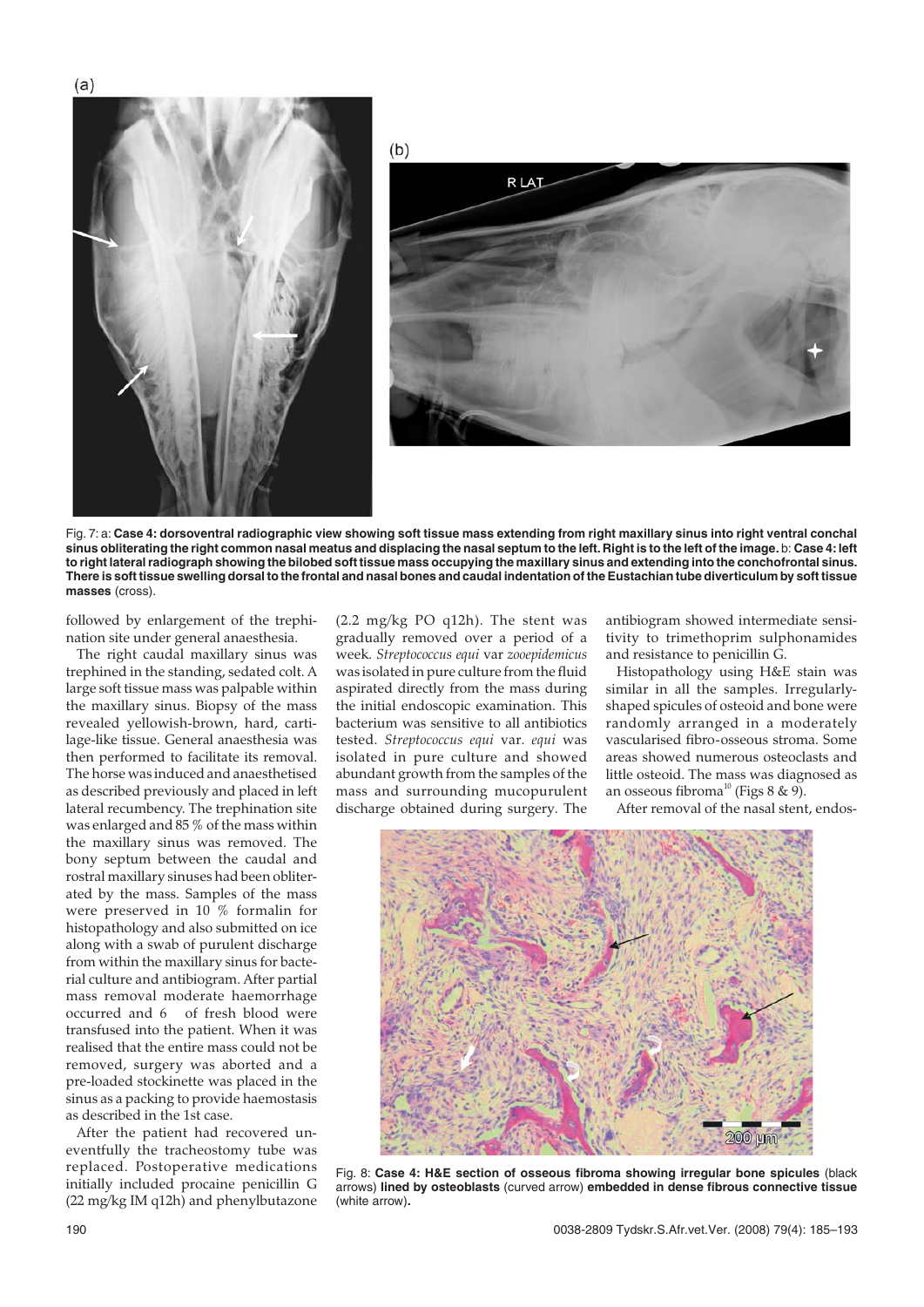copy of the nasal passages performed under sedation (detomidine and butorphanol) revealed the presence of similar masses as observed before surgery. The right maxillary sinus was flushed and initially a mucohaemorrhagic discharge was seen.

Postoperative radiographs revealed a slight decrease in the size of the soft tissue opacity in the right caudal maxilla and frontal sinus, with displacement of the nasal septum and obliteration of the right common nasal meatus unchanged.

The owner opted to euthanase his horse owing to a poor prognosis for complete recovery.

After euthanasia the head was removed and evaluated further by computed tomography (CT) (Siemens Somaton Sensation. 16 Slice, Siemens AG, Medical solutions, Siemensstr. 1, D-91301 Forchheim, Germany). Bone and soft tissue 3-D reconstructions of the affected area were made showing a non-homogenous soft tissue density (Hounsfield units of 47–79) within the right maxillary sinus extending into the frontal sinus and the right ventral conchal sinus causing various degrees of bony destruction of the frontal bone, cribiform plate and hard palate and displacing and exerting pressure on maxillary premolars (Fig. 10 a,b,c).

## **DISCUSSION**

Paranasal sinus tumours are relatively uncommon in horses $6,26$  and tumours of the bone in general are reportedly uncommon in the horse<sup>6,13,15,24</sup>. An osteoma is classified as a smoothly contoured $^6$ , protruding lobulated mass of abnormally dense but otherwise normal bone originating from the periosteal surface of

Fig.10: a: **Case 4: CT of dorsal bone window of head showing well-marginated mass** (arrows) **in right nasal passage** (left in image) **with destruction of caudal aspect of nasal septum and extension of the mass into the choanae. Gas densities around mandibles are due to post-mortal gas dissection into tissues.** b: **Case 4: transverse bone window CT of head showing soft tissue density mass** (white arrows) **in right nasal passage and right maxilla and focal destruction of the affected maxillary bone and alveolus with displacement and malformation of the affected premolar. The extreme lateral aspect of the mass is missing due to partial surgical removal and the metallic density wire** (black arrow) **can be seen at the lateral aspect of the maxillary nasal flap. Right is to the left of the image.** c: **Case 4: right parasagittal bone window** (CT) **illustrating rostrocaudal extent of the soft tissue density with loss of bone density in the vicinity of the cribriform plate** (arrow)**. Gas densities in the cranial cavity are due to post-mortal gas dissection into tissues.**



Fig. 9: **Case 4: osseous fibroma showing areas of fairly densely cellular fibrous connective tissue** (white arrow) **with numerous osteoclasts** (black arrows) **and devoid of osteoid.**

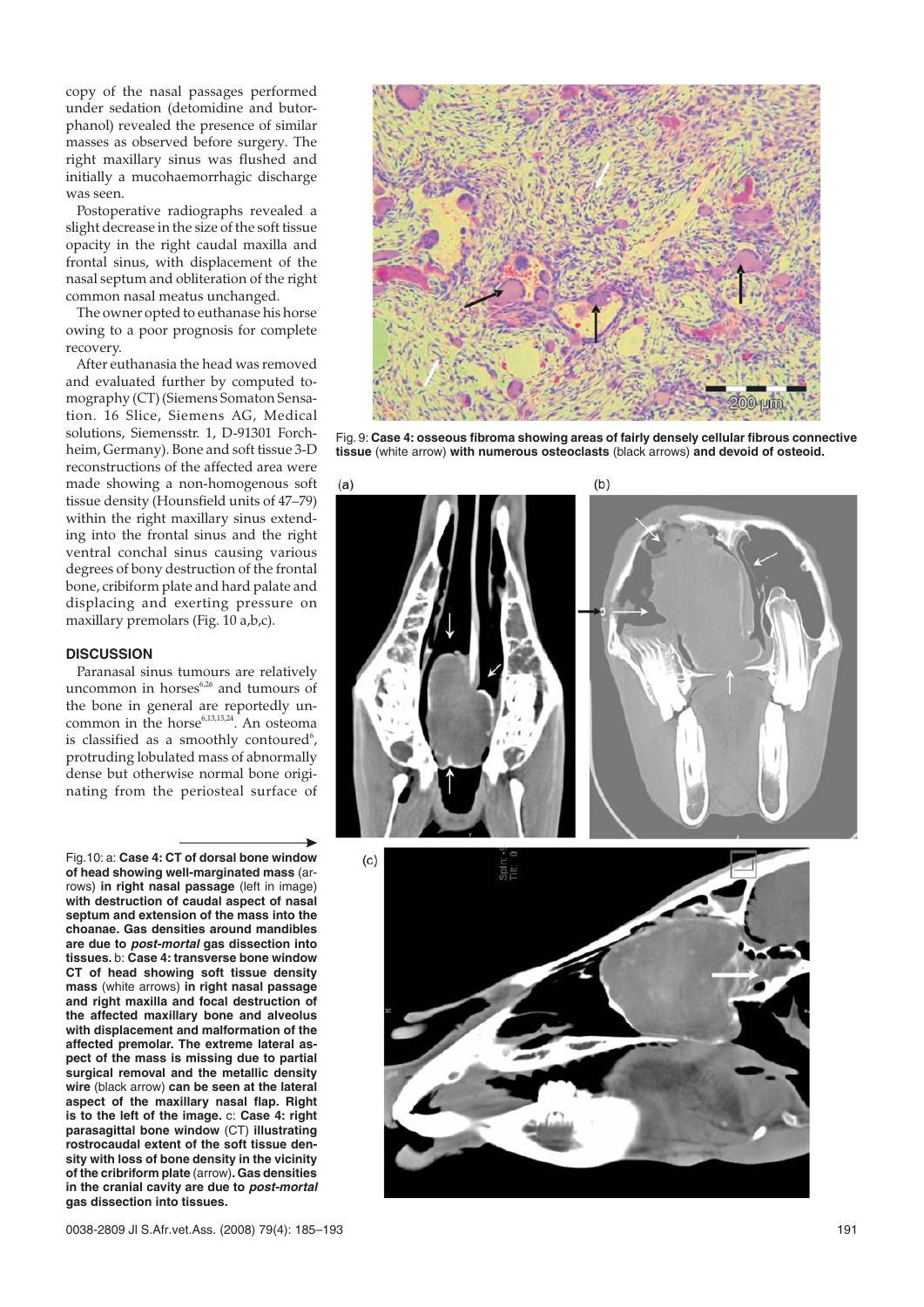bones, usually those that form by intramembranous ossification<sup>12,23</sup>. The site of origin or attachment of the osteoma within the maxillary sinus is often difficult to determine<sup>19</sup>. Osteoma may be closely associated with the 1st molar tooth $1/7,12$  and in 1 report the osteoma was attached to the ventral surface of the lachrymal bone<sup>21</sup>. An osteoma is a benign, slow-growing tumour of bone<sup>6</sup> that may demonstrate progressive growth over a period of months and then become quiescent for years<sup>23</sup>. Osteomas are expansile and are not infiltrative. They are typically found in the paranasal sinuses of horses, particularly the maxillary sinus $4.6$ .

Osseous fibromas in humans are presumed to originate from mesenchymal blast cells that exist in the periodontium surrounding the teeth $^3$ . Osseous fibromas show a predilection for the jaw<sup>17</sup>, but may occur in any of the membranous bones of the skull<sup>3,11,13</sup>. Mandibular osseous fibromas are expansile and replace normal bone tissue with fibro-osseous stroma<sup>17,23</sup>. Mandibular osseous fibroma is reported to be a syndrome of horses less than 1 year of age $11,22,17$ . It has been suggested that osseous fibromas may be associated with trauma<sup>11</sup>, but the young age observed in affected human individuals and horses suggests that this lesion is probably developmental in origin $22$ .

Most osteomas are found in young horses from 6 weeks to 2 years of age<sup>4,11,14,21</sup>, but have been reported to be present at birth<sup>6,21</sup>. The cases reported here involved an 8-year-old Thoroughbred mare; a 9-year-old Warmblood gelding; a 15-month-old Arabian colt and a 14-year-old Historical Boerperd mare. Too few cases of osteoma are documented to permit proper evaluation of the influence of age, breed or  $sex^{23}$ . Horses are usually presented as a result of typical clinical signs including facial deformity or asymmetry, unilateral nasal discharge and respiratory stridor due to obstruction of airflow through the nasal passage. The symptoms are caused by the expansile nature of the osteoma $^{\circ}$ , but these tumours are slow-growing and can expand within the complex anatomical space of the sinuses with clinical signs only becoming evident much later in life<sup>19</sup> even though the tumour may have been present shortly after birth.

A presumptive diagnosis of an osteoma or osseous fibroma is based on clinical examination, endoscopy, radiography and even computed tomographic evaluation $^1$  of the paranasal sinuses. A definitive diagnosis is based on histopathology. Histopathological differentiation of certain benign neoplasms and inflammatory lesions may be difficult<sup>24</sup>.

Osteomas are composed of dense accumulations of well-differentiated cancellous or compact bone with delicate intervening fibrous and vascular tissue $6.23$ . Head *et al.* reported that when actively growing, the woven bone spicules at the periphery are aligned perpendicular to the surface and later become lamellar bone<sup>6</sup>. With growth, the intervening stroma shrinks and may be replaced by fat or even haematopoietic marrow. The spicules fuse to form cortical compact bone. Well-developed Haversian systems can be identified as the remodelling proceeds.

The same authors also described fibrous dysplasia as smooth-surfaced lesions which are soft and gritty and may contain blood-filled cysts<sup>6</sup>. The bulk of the lesion is formed by highly cellular, fibrovascular tissue containing few mitotic figures. Poorly mineralised, thin woven osteoid or poorly differentiated bone spicules are found throughout the stroma. These spicules form by metaplasia from the spindle-shaped fibroblasts and therefore, unlike osteoma, do not exhibit a row of osteoblasts on their border<sup>6,8,23</sup>. Other differential features are the absence of orientation of the spicules and of the cortical bone. Osteoclasts may be present reabsorbing the surrounding bone at the edge of the lesion. Multinucleate giant cells may also be found in the stroma associated with areas of cystic degeneration and haemorrhage.

Head *et al.*<sup>6</sup> reported that a chronic osseous or ossifying fibroma has the features of both osteoma and fibrous dysplasia. As well as osteoid, there is prominent osteoblastic rimming of the  $\overline{\text{o}}$ steoid spicules<sup>8,11</sup>. Cases have been recorded in the equine mandible $8,11,13$ .

Some osteomas have features common to all 3 entities, which suggests the possibility that osteoma may be an end stage of more than one process<sup>15,23</sup>.

Osteomas are usually amenable to surgical excision<sup>14,25,26,28</sup> because they usually have a small sessile or pedunculated $4,26$ attachment and may be movable<sup>19</sup>. Small osteomas have reportedly been removed *via* a frontonasal flap while the patient was standing<sup>21</sup>. Owing to the complex communicative anatomy of the paranasal sinuses, advanced osteomas are often difficult to remove surgically $4$  even after fragmention $14,19}$  without causing severe damage to the surrounding bone, leading to either partial removal or euthanasia. Access to the paranasal sinuses can be gained through a large frontonasal bone  $\text{flap}^{2,5,18,28}$  or a bone flap created directly over the maxillary sinus. Better exposure to multiple sites is gained with the frontonasal flap<sup>2,16,26</sup>. The maxillary flap is

not ideal in young animals because there is limited access as a result of the long reserve crowns, dental apices of the cheek teeth and infraorbital canal<sup>5,16</sup>. Most of the cases described in this report confirm the difficulty of entire removal of extensive osteomas from the complex paranasal sinuses. In the single case in which the osteoma was totally removed the tumour had a pedunculated attachment and showed no signs of recurrence over a 10-year period.

Little information is available on the progression and clinical management of tumours in the paranasal sinus region and inconsistencies exist regarding re-growth of lesions after complete<sup>18</sup> and incomplete removal. In one study only 12 % of horses with sinonasal neoplasia reported long term post-surgical remission of clinical signs<sup>25</sup>. Other studies reported that osteomas may recur locally following incomplete surgical removal<sup>23,27</sup>. Osseous fibromas frequently recur if incompletely excised<sup>11,13,17</sup>; adjunctive radiotherapy<sup>2,17</sup> may delay or prevent tumour recurrence<sup>13,17</sup>. Complete resection<sup>3,13</sup> of the mass or rostral mandibulectomies $11$  have been described.

Radiotherapy uses ionising radiation to treat solid tumours. Dose-specific radiation treatment of an area is performed, sparing the surrounding tissue. Tumour destruction results from deposition of energy in the cells, which causes damage to the cellular DNA, so that the cell is unable to divide and dies. Normal tissue is also affected by radiation energy, but it is more capable of repairing radiation damage than is tumour tissue<sup>1</sup>

Because osseous fibromas have a tendency to recur, frequent  $(2$ -monthly)<sup>13</sup> follow-up evaluations including endoscopy and radiography are advised to monitor any re-growth.

In the 2 cases reported here that went home post-surgically, follow-up radiographs were not performed. If the surgeon is not satisfied that mass removal was sufficient, close follow-up of the case is recommended.

Computed tomography can help with surgical planning and prognostication by more clearly demonstrating the size of the tumour and extent of involvement of other structures, and has the advantage of no superimposition of structures as is seen with radiography<sup>1,10,20</sup>. Unfortunately CT requires specialised equipment and general anaesthesia and is costly. The time required to position a horse within the CT unit and perform scanning has been reported to be an hour or more<sup>1</sup>. This may necessitate a 2nd general anaesthetic if surgery is to be performed.